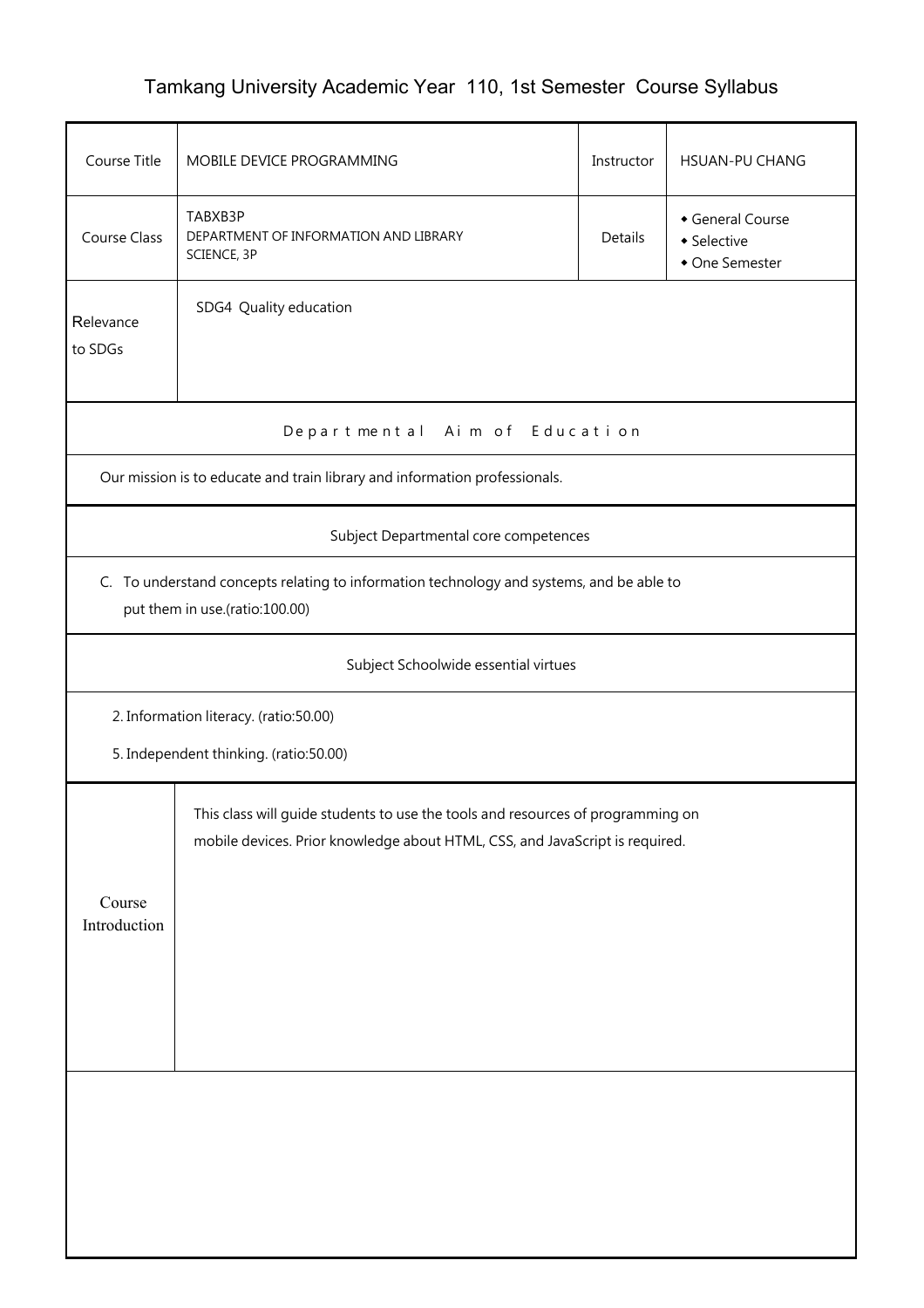| The correspondences between the course's instructional objectives and the cognitive, affective,<br>and psychomotor objectives.<br>Differentiate the various objective methods among the cognitive, affective and psychomotor<br>domains of the course's instructional objectives. |                                                                                                                                                                                                                                                                                                                                                                                                                       |                                |                                               |                                                |                                                                                   |  |  |
|-----------------------------------------------------------------------------------------------------------------------------------------------------------------------------------------------------------------------------------------------------------------------------------|-----------------------------------------------------------------------------------------------------------------------------------------------------------------------------------------------------------------------------------------------------------------------------------------------------------------------------------------------------------------------------------------------------------------------|--------------------------------|-----------------------------------------------|------------------------------------------------|-----------------------------------------------------------------------------------|--|--|
|                                                                                                                                                                                                                                                                                   | I. Cognitive : Emphasis upon the study of various kinds of knowledge in the cognition of<br>the course's veracity, conception, procedures, outcomes, etc.<br>II. Affective: Emphasis upon the study of various kinds of knowledge in the course's appeal,<br>morals, attitude, conviction, values, etc.<br>III. Psychomotor: Emphasis upon the study of the course's physical activity and technical<br>manipulation. |                                |                                               |                                                |                                                                                   |  |  |
| No.                                                                                                                                                                                                                                                                               | <b>Teaching Objectives</b><br>objective methods                                                                                                                                                                                                                                                                                                                                                                       |                                |                                               |                                                |                                                                                   |  |  |
| 1                                                                                                                                                                                                                                                                                 | Understanding how to develop a program on mobile devices                                                                                                                                                                                                                                                                                                                                                              |                                |                                               |                                                | Cognitive                                                                         |  |  |
| 2                                                                                                                                                                                                                                                                                 | Understanding the features of a program on mobile devices<br>Psychomotor                                                                                                                                                                                                                                                                                                                                              |                                |                                               |                                                |                                                                                   |  |  |
|                                                                                                                                                                                                                                                                                   | The correspondences of teaching objectives : core competences, essential virtues, teaching methods, and assessment                                                                                                                                                                                                                                                                                                    |                                |                                               |                                                |                                                                                   |  |  |
| No.                                                                                                                                                                                                                                                                               | Core Competences                                                                                                                                                                                                                                                                                                                                                                                                      |                                | <b>Essential Virtues</b>                      | <b>Teaching Methods</b>                        | Assessment                                                                        |  |  |
| 1                                                                                                                                                                                                                                                                                 | C                                                                                                                                                                                                                                                                                                                                                                                                                     |                                | 25                                            | Lecture, Discussion, Publication,<br>Practicum | Study Assignments,<br>Discussion(including<br>classroom and online),<br>Practicum |  |  |
| 2                                                                                                                                                                                                                                                                                 | C                                                                                                                                                                                                                                                                                                                                                                                                                     |                                | 25                                            | Lecture, Publication, Practicum                | Study Assignments,<br>Practicum                                                   |  |  |
|                                                                                                                                                                                                                                                                                   | Course Schedule                                                                                                                                                                                                                                                                                                                                                                                                       |                                |                                               |                                                |                                                                                   |  |  |
| Week                                                                                                                                                                                                                                                                              | <b>Course Contents</b><br>Note<br>Date                                                                                                                                                                                                                                                                                                                                                                                |                                |                                               |                                                |                                                                                   |  |  |
| 1                                                                                                                                                                                                                                                                                 | $110/09/22$ ~<br>110/09/28                                                                                                                                                                                                                                                                                                                                                                                            |                                | Introduction                                  |                                                |                                                                                   |  |  |
| 2                                                                                                                                                                                                                                                                                 | $110/09/29$ ~<br>110/10/05                                                                                                                                                                                                                                                                                                                                                                                            |                                | javaScript introduction(1)                    |                                                |                                                                                   |  |  |
| 3                                                                                                                                                                                                                                                                                 | $110/10/06 \sim$<br>110/10/12                                                                                                                                                                                                                                                                                                                                                                                         |                                | HTML · CSS review (1)                         |                                                |                                                                                   |  |  |
| 4                                                                                                                                                                                                                                                                                 | $110/10/13$ ~<br>110/10/19                                                                                                                                                                                                                                                                                                                                                                                            |                                | HTML · CSS review (2)                         |                                                |                                                                                   |  |  |
| 5                                                                                                                                                                                                                                                                                 | $110/10/20 \sim$<br>110/10/26                                                                                                                                                                                                                                                                                                                                                                                         |                                | Make a interactive Web app with javaScript(1) |                                                |                                                                                   |  |  |
| 6                                                                                                                                                                                                                                                                                 | $110/10/27$ ~<br>110/11/02                                                                                                                                                                                                                                                                                                                                                                                            |                                | Make a interactive Web app with javaScript(2) |                                                |                                                                                   |  |  |
| 7                                                                                                                                                                                                                                                                                 | $110/11/03$ ~<br>110/11/09                                                                                                                                                                                                                                                                                                                                                                                            | Midterm evaluation preparation |                                               |                                                |                                                                                   |  |  |
| 8                                                                                                                                                                                                                                                                                 | $110/11/10 \sim$<br>110/11/16                                                                                                                                                                                                                                                                                                                                                                                         | Peer review(1)                 |                                               |                                                |                                                                                   |  |  |
| 9                                                                                                                                                                                                                                                                                 | $110/11/17$ ~<br>110/11/23                                                                                                                                                                                                                                                                                                                                                                                            | Midterm Exam Week              |                                               |                                                |                                                                                   |  |  |
| 10                                                                                                                                                                                                                                                                                | $110/11/24$ ~<br>110/11/30                                                                                                                                                                                                                                                                                                                                                                                            | Jquery Mobile (0)              |                                               |                                                |                                                                                   |  |  |